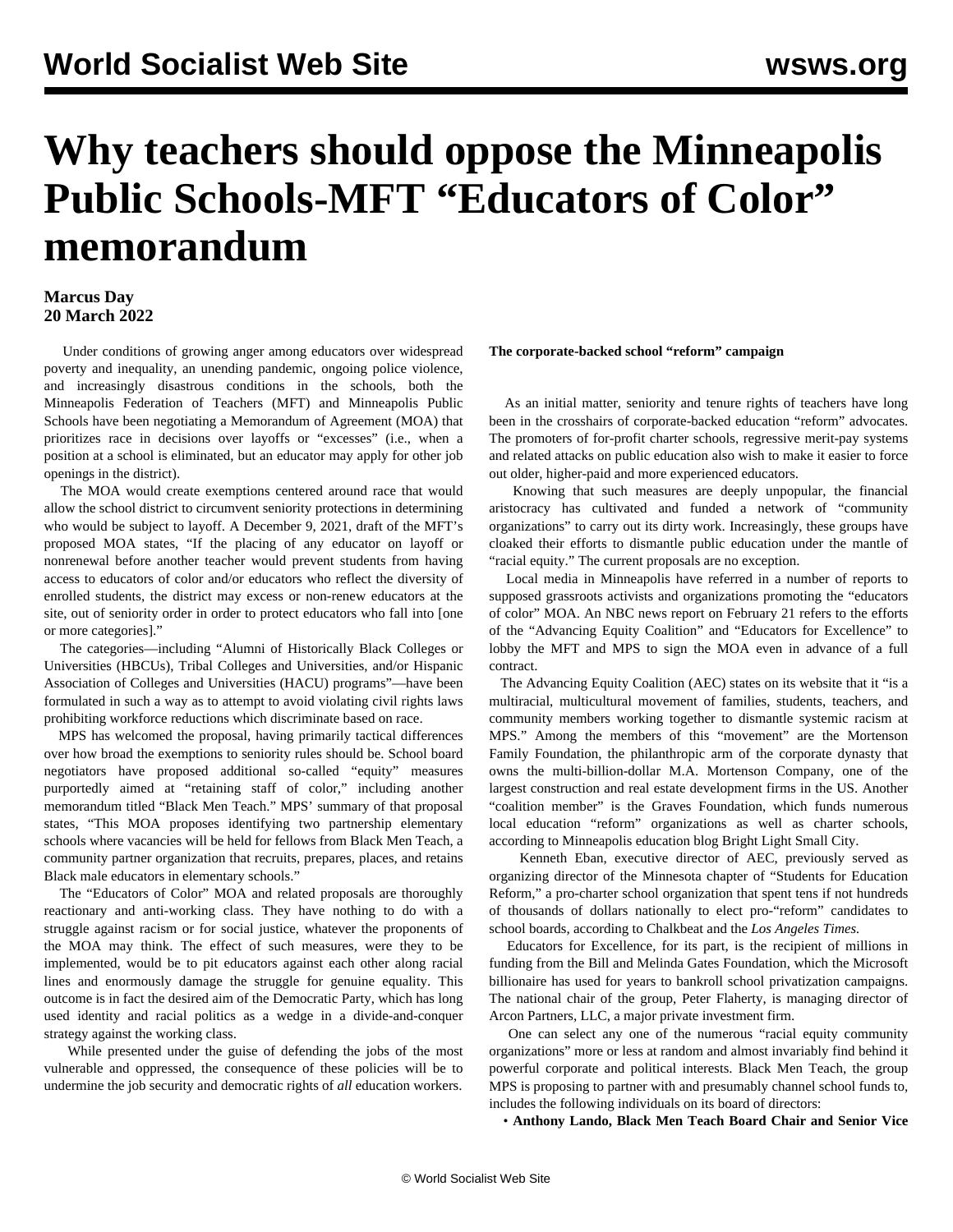## • **Paul Gunderson, Vice President/Human Resources, Coca-Cola Enterprises, retired.**

# • **Mark Irvin, Chief Inclusion, Diversity and Talent Officer/Best Buy Co. Inc.**

 • **Kevin Idahor, Accenture:** In his position for the global consulting firm, Idahor leads "clients through enterprise transformation with a focus on HR Transformation, journey management, and leadership engagement interventions to minimize disruption."

 • **Joshua Crosson, Executive Director at EdAllies:** Crosson states that he "spent four years writing legislation and advising his hometown congressman, Rep. Adam Smith." Smith, a Democrat, is the current chair of the House Armed Services Committee, a highly politically sensitive position from the standpoint of the military-intelligence apparatus.

 The unholy nexus of phony "community organizations," racial politics, school privatization, Wall Street and the Democratic Party is not new. They found their most significant expression in the administration of Barack Obama. Hailed by innumerable pseudo-left organizations as the first black president who would promote "change," Obama proceeded to implement the reactionary ["Race to the Top"](/en/articles/2016/06/03/educ-j03.html) school reform agenda, intensifying the pro-charter and "edu-business" policies of his Republican predecessor while overseeing the layoff of hundreds of thousands of teachers across the US during his two terms.

 The efforts to promote organizations such as "Black Men Teach" do not advance the interests of the working class, but rather privileged sections of the upper-middle class. The "equity" industry offers such layers the possibility of lucrative contracts, highly paid advisory positions at schools and corporations, and other sources of income.

 The promotion of "black capitalism" has long been used by the ruling class to create a bulwark for the profit system and the status quo within sections of the black petty bourgeoisie, with Republican President Richard Nixon famously calling in 1968 for giving the black middle class "a piece of the action in the exciting ventures of private enterprise."

 In the more recent period, groups such as Black Lives Matter have received massive amounts of funding from powerful sections of the ruling class, including \$100 million from the Ford Foundation. Inevitably, the frenzied pursuit of wealth among the layers who control the organization have resulted in grubby [financial scandals](/en/articles/2022/02/25/blac-f25.html), with the genuine victims of police violence, such as the mother of 12-year-old Tamir Rice, accusing the group of using their loved ones to make money.

 With the onset of the pandemic, anger over inequality and police violence within the working population has taken on an explosive new dimension. The horrific murder of [George Floyd](/en/articles/2021/05/25/pers-m25.html) by police in Minneapolis in May 2020 provoked outrage among masses of people, sparking multiracial and multiethnic protests in virtually every major and even midsized US city, among the largest demonstrations in the country's history. Moreover, the protests quickly spread internationally, with workers and young people all over the world recognizing in the injustice of Floyd's killing the intolerable conditions in their own countries.

 Aware that they sit on a social powder keg and increasingly concerned over the growth of strikes and other forms of class struggle, the Democratic Party and its adjunct organizations have promoted racial and identity politics ever-more ferociously, in an effort to short circuit the unification of the working class and cover up the profound class divisions in society. The falsifications of history contained in the *[New York Times](/en/topics/event/1619)*' 1619 Project, which falsely asserts that "white racism" and the struggle between races are the defining characteristics of American history, have been a key element of this strategy.

 Minneapolis educators are confronting a disastrous situation in the district. According to MPS, two-thirds of its students live in poverty, many of them either black or from immigrant populations. Over 2,300 students were identified by the district as being homeless at some point during the 2019-2020 school year, approximately 6 percent of the total number of students at the time.

 Homelessness and poverty have increasingly plagued not only students, but also educators. Educational support professionals (ESPs)—including workers such as special education assistants and bilingual program aides—have wages as low as \$24,000. Many have been forced to take on second or third jobs, and some to sleep in their cars. Full-time teachers, meanwhile, have seen their pay stagnate year over year, failing to keep up with the rising cost of living.

 The school board and administrators, and behind them the Democratic Party, are once again claiming there is simply not enough money to meet educators' needs. As has become more and more the norm throughout the US, the district is threatening cuts should it raise wages even modestly. Superintendent Ed Graff has repeatedly asserted that "difficult decisions" will have to be made in relation to MPS' budget shortfall and that consideration of layoffs and school closures are "unavoidable." MPS has floated laying off approximately 180 workers a year over the next five years, beginning with 134 staff cuts this year.

 The claim that there is no money to fully fund public education and provide *all* educators a decent standard of living is a fraud. Corporate profits have surged since 2020, and the stock market remains near all-time highs. For two years of the pandemic, educators have been needlessly exposed to COVID-19, with countless becoming severely ill or dying, while being repeatedly told they were "essential." But now, the only thing on offer for teachers and the working class students is austerity.

 The proponents of racial preferences in hiring and firing accept the fraudulent argument that there must be layoffs and school closures.

 In the late 1960s, when the unions still could be said to defend the dayto-day interests of workers, the United Federation of Teachers (UFT) in New York City opposed the demands of black nationalists for "community control" of schools, the elimination of seniority rights, and the firing of white, Jewish teachers to make way for black teachers. Today, however, MFT and its counterparts nationally are in the forefront of a campaign to sow racial divisions between teachers, students and their parents.

 The unions, which have become evermore integrated into the corporations and the capitalist state, are now incapable of conducting a genuine struggle against racism, which requires the fight for the unity of workers of all races on the basis of their common class interests.

 The effort to present "systemic racism" as the fundamental problem facing schools, as both the MFT and MPS have repeatedly done, is a diversion from the real source of the crisis—capitalism. And whether it's said outright or not, the insinuation is that the dreadful conditions in highpoverty schools and the ultra-low wages of education support professionals are the fault of "white" educators and the "white" population as a whole.

 In their more unguarded comments, the advocates of racial preferences in hiring and firing assert that children and students should have "teachers who reflect their students' identities," or teachers who "look like them." But where do such ideas lead? Do white students also need to have teachers who "look like them?" Is it also "damaging" for them if they do not? Would it be better if each race had their own schools?

 Such arguments have a logic of their own. Should racial preferences be extended as well to private businesses and other organizations? Should white workers be fired first? Should workplaces also be segregated along